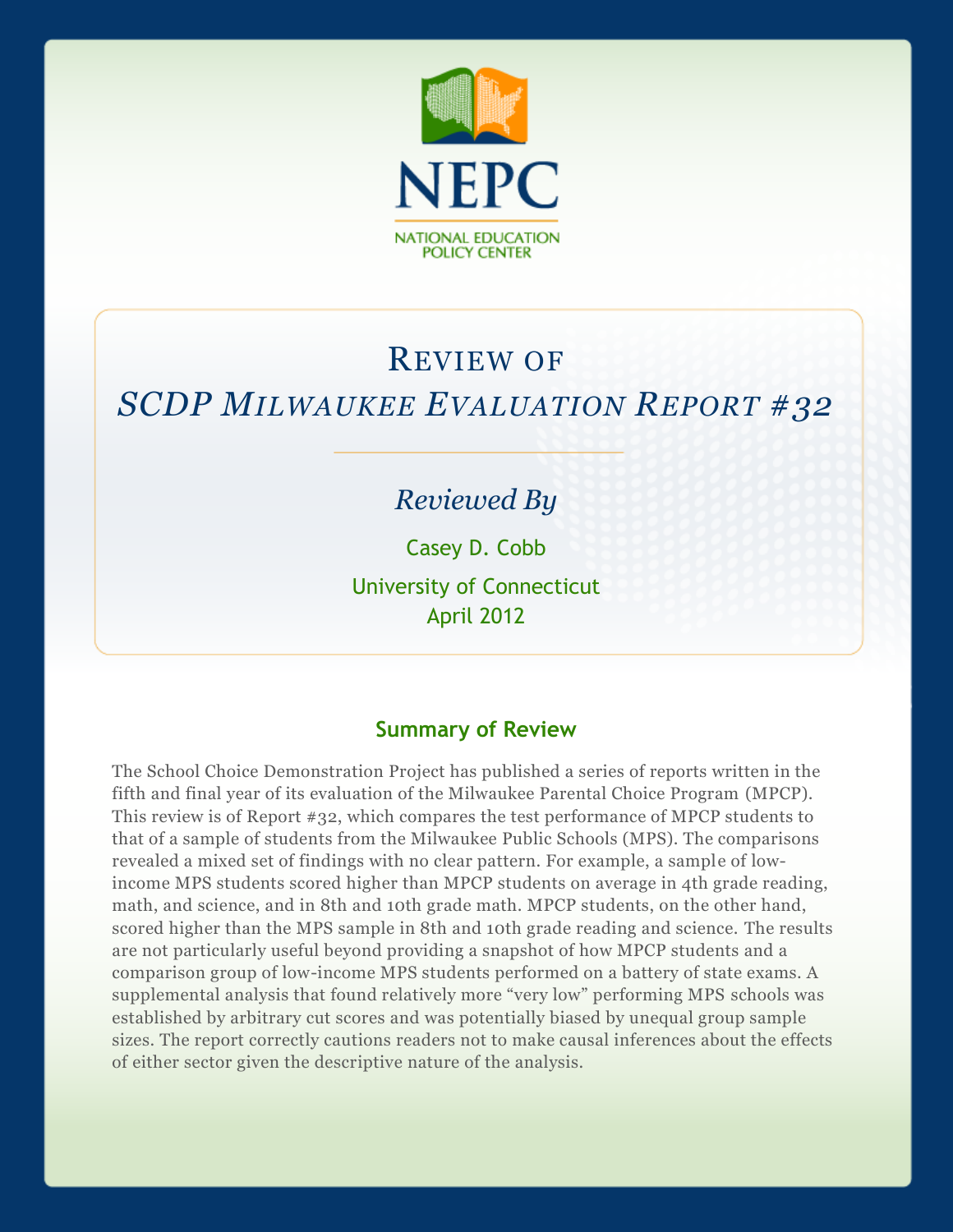**Kevin Welner**

*Project Director*

**William Mathis** *Managing Director*

## **Erik Gunn**

*Managing Editor*

#### **National Education Policy Center**

**School of Education, University of Colorado Boulder, CO 80309-0249 Telephone: (802) 383-0058**

**Email: NEPC@colorado.edu http://nepc.colorado.edu**

**Publishing Director: Alex Molnar**



This is one of a series of Think Twice think tank reviews made possible in part by funding from the Great Lakes Center for Education Research and Practice. It is also available at http://greatlakescenter.org.

*This material is provided free of cost to NEPC's readers, who may make non-commercial use of the material as long as NEPC and its author(s) are credited as the source. For inquiries about commercial use, please contact NEPC at nepc@colorado.edu.*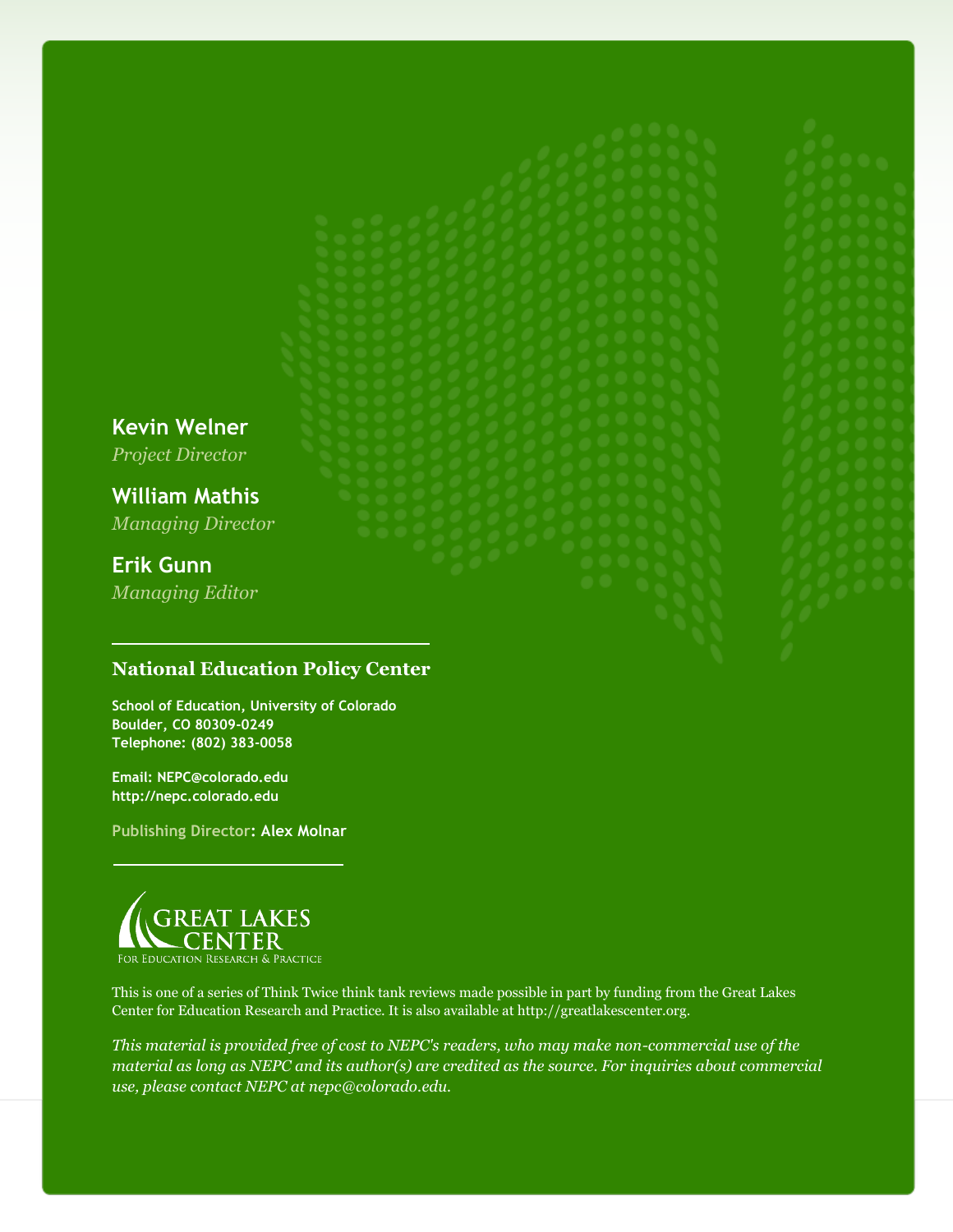## REVIEW OF *SCDP MILWAUKEE EVALUATION REPORT #32*

*Casey D. Cobb, University of Connecticut*

#### **I. Introduction**

The Milwaukee Parental Choice Program (MPCP) is currently the largest urban school voucher program in the nation. At present, nearly 21,000 students use a voucher of up to \$6,442 to attend secular or religious private schools in Milwaukee. Voucher programs have long been the targets of intense debates over the efficient and appropriate use of public education funds.

In February 2012 the School Choice Demonstration Project<sup>1</sup> released a series of final reports from its five-year evaluation of the MPCP. The Wisconsin Legislature in 2005 required MPCP schools to administer nationally normed tests in grades 4, 8, and 10 to MPCP students, and also to submit the test scores to the School Choice Demonstration Project for purposes of evaluation. The reports address a range of issues related to the MPCP, including special education services, school climate and contexts, and test score performance. Of particular interest to policymakers has been the performance of MPCP students relative to students in the Milwaukee Public Schools (MPS). The School Choice Demonstration Project report under review here is *Report #32, Milwaukee Longitudinal School Choice Evaluation: Annual School Testing Summary Report 2010-11*. It is authored by Anna M. Jacob and Patrick J. Wolf <sup>2</sup>

#### **II. Findings and Conclusions of the Report**

This report describes the test score performance of MPCP students on the 2010-2011 Wisconsin Knowledge and Concepts Examinations (WKCE). The WKCE tests students in reading and math in grades 3-8 and 10, and tests students in science, language arts, writing, and social studies in grades 4, 8, and 10. The report compares MPCP results with those of a sample of MPS students. Because participation in the MPCP is restricted to lowincome families, comparisons were made with MPS students who were eligible for federal free- and reduced-price lunch (FRL) subsidies. The comparisons revealed a mixed set of findings. For instance, FRL-MPS students scored higher than MPCP students on average in 4th grade reading, math, and science, and in 8th and 10th grade math. MPCP students, on the other hand, scored higher on average than the FRL-MPS students in  $8<sup>th</sup>$  and 10<sup>th</sup> grade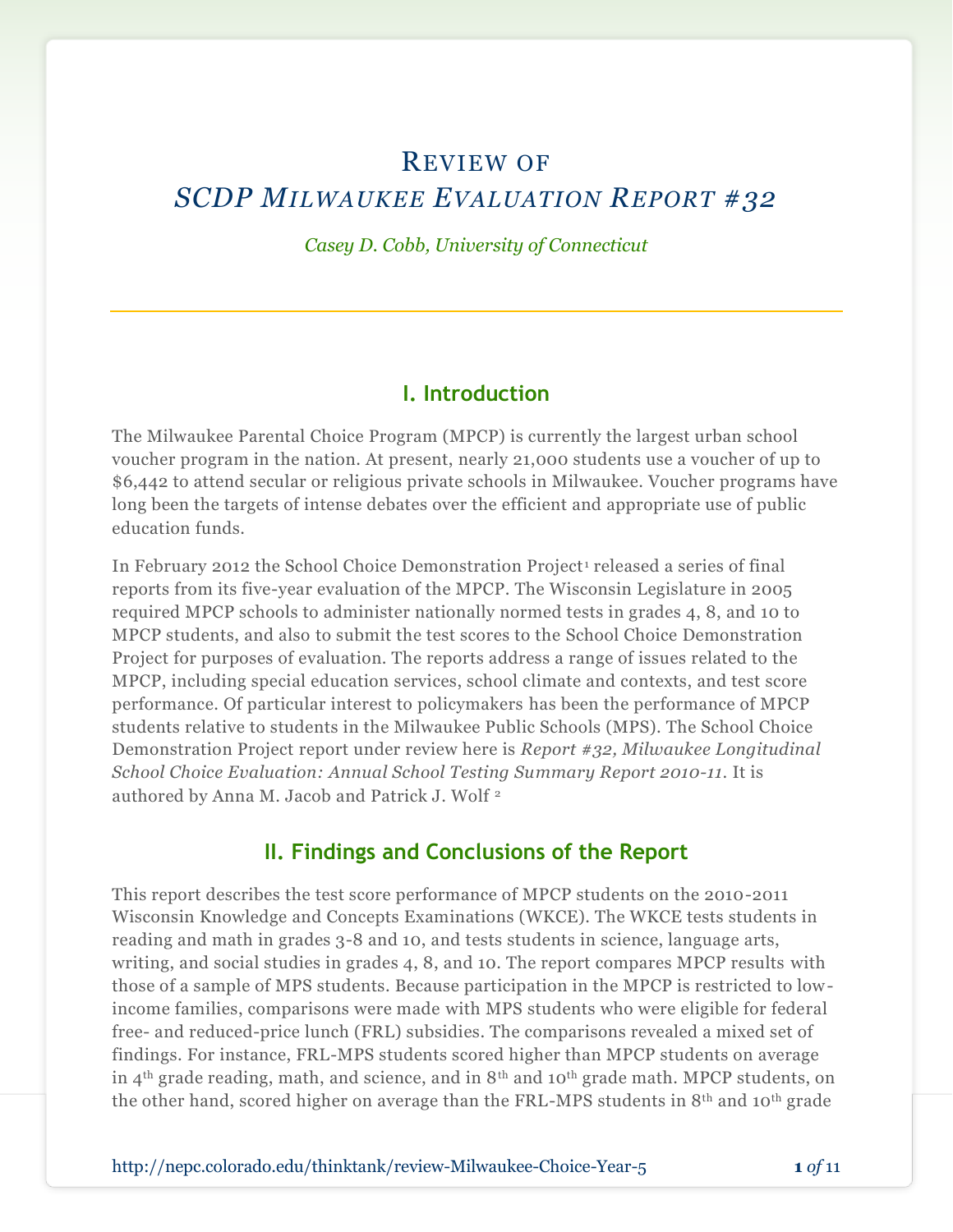reading and science. Black-White and Latino-White achievement gaps were found to be larger among MPCP students than among low-income MPS students. All reported differences were large enough to be considered statistically significant. The report expressed differences in standard deviation units, which ranged from 0.06 to 0.95, with some favoring MPCP students and others favoring the low-income MPS students.

The report offers the following conclusions: "In general, comparisons of the test-score performance of similarly disadvantaged students in the MPCP and MPS tend to favor the MPCP students in reading and science but the MPS students in math" (p. 25). Moreover , the "comparisons also tend to show MPCP students performing at lower levels than their MPS peers in 4<sup>th</sup> grade but higher levels in  $8<sup>th</sup>$  and  $10<sup>th</sup>$  grades" (p. 25).

One section of the report responds to "several media reports" that "have emphasized the fact that low-performing schools endure in the Choice Program and recommend that the public school system of accountability be more fully applied to schools in the MPCP" (p. 19). The report concludes that school-level WKCE data "confirms that some MPCP schools, in some grades and some subjects, have very-low student performance . . . [and] also demonstrates that similarly low-performing schools endure in the MPS" (p. 19). Perhaps related to this point, the report's executive summary notes a discrepancy between its results and results released by the Wisconsin Department of Public Instruction on March 29, 2011. By law the Department was required to include students who did not take the test in its calculation of MPCP proficiency rates—thus counting them as non-proficient when in fact their proficiency was unknown (these non-testers would be part of the denominator in those computations). According to the report, this deflates proficiency rates among MPCP students relative to deflated rates among MPC students because more MPCP students (3%) than MPS students (1%) opted out of testing. As an alternative, the SCDP analysis excluded non-testers in the denominator. This alternative calculation helps readers see the various ways that test outcomes can be calculated and in turn how they can produce varying results.

To be sure, the report emphasizes its descriptive nature ("this report describes the test scores of students in the two sectors, plain and simple") (p. ii) and draws few direct inferences from the analysis. The descriptive data are meant to speak for themselves.

#### **III. The Report's Rationale for Its Findings and Conclusions**

The report's findings consist of descriptive statistics of test performance as measured by WKCE average scale scores and proficiency rates. Summary statistics are presented for MPCP and MPS sectors at the student and school levels. Histograms of scale scores from MPCP and MPS schools are also presented to explore differences in test score distributions across sectors. The report established a cut-score, scores below which signified "very low performance" (p. i).<sup>3</sup> No rationale was provided as to how these cut scores were chosen. The cut-scores were used to make the determination that "low-performing schools [at least equally] endure in the MPS under the public-school accountability system" (p. 19). The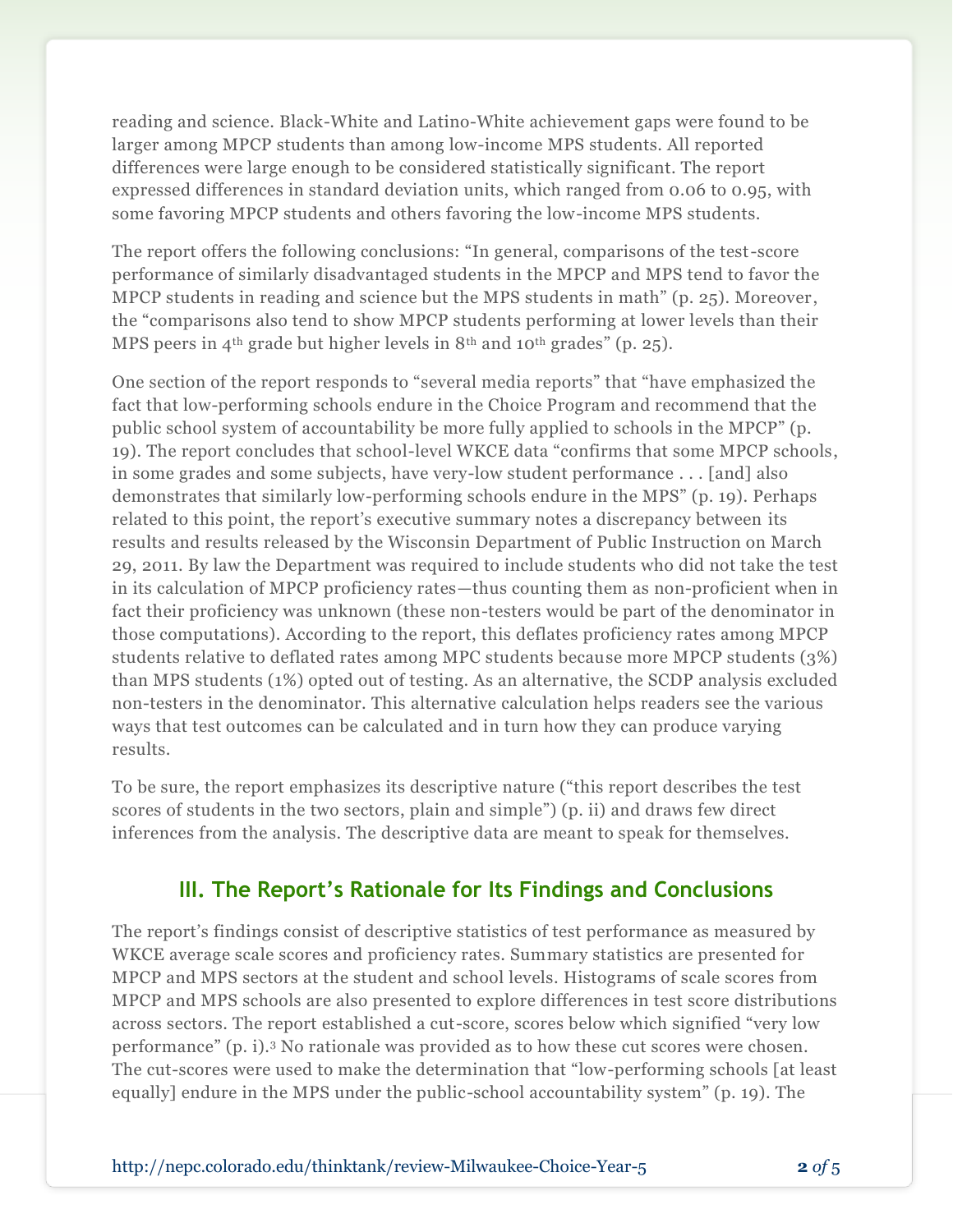report concludes that "[o]f the 76 very low performances by school, grade-level, and subject in 2010-11, a total of 35 were from MPCP, while 41 were from MPS" (p. i). The report neglects to consider that the number of schools in the very-low-performance category could be a direct function of the number of schools in each sector sample. There are simply far more MPS schools in the sample (the report's Table 5 on p. 14 shows that there are 44% more MPS schools in 4<sup>th</sup> grade calculations, 24% more in 8<sup>th</sup> grade, and 143% more in 10th grade). The probability is thus greater, assuming the two sector's test scores are normally distributed, that more schools would fall in the tails of the distribution (see the report's Figures 8ab and 9ab on p. 15).

Throughout the report comparisons between MPCP and MPS students are qualified with apt warnings such as, "it would be a mistake for readers to draw conclusions concerning the effectiveness of the MPCP based on these or any other annual descriptive statistics" (p. 4). The report's authors are correct that the study design is not equipped for such causal inferences. The report offers no specific implications of the general patterns observed in the test performances of MPCP and low-income MPS students. The data are presented descriptively without much explanation.

One of the report's conclusions noted above ("comparisons also tend to show MPCP students performing at lower levels than their MPS peers in  $4<sup>th</sup>$  grade but higher levels in 8th and 10th grades"[p. 25]) may slightly overstate the data. While the FRL-MPS sample did score higher on average than MPCP students in  $4<sup>th</sup>$  grade reading, math, and science, the 8<sup>th</sup> and 10<sup>th</sup> grade MPCP students scored higher in reading and science, but not in math. MPCP and FRL-MPS students split on the staple disciplines of reading and math.

#### **IV. The Report's Use of Research Literature**

No research literature was referenced in the report. There was really no need for it to do so, as this amounted to a descriptive report on test performance; no research questions were posed or explored.

#### **V. Review of the Report's Methods**

The methods employed were sound, descriptive in nature, and for the most part clearly described. Expressing scale score differences in standard deviation units was particularly helpful, as was portraying the distribution of test scores among the sectors via histograms. The rationale for setting cut scores designated as representing "very low" test performance was not articulated. Further, the comparison between the numbers of "very low" performing schools in the MPCP and MPS sectors was potentially biased by unequal group sample sizes. The creation of the FRL-MPS sample was not ideal because the eligibility standards for federal FRL and the MPCP are different.<sup>4</sup> Nonetheless, using FRL represents a good-faith attempt at identifying a comparison group. The report acknowledges the potential for inequality between the groups.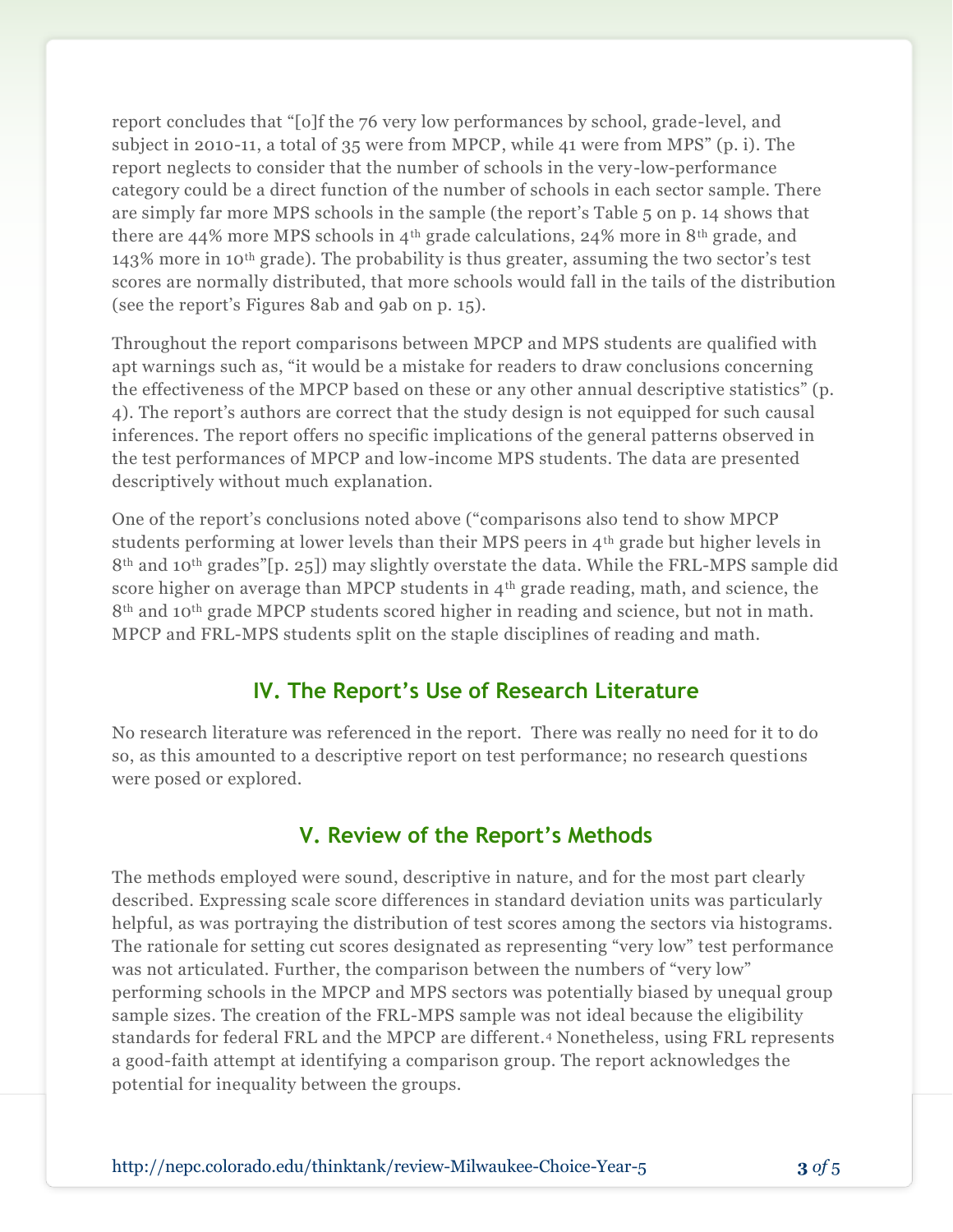#### **VI. Review of the Validity of the Findings and Conclusions**

The report's summary statistics appear accurate. Inferential statistics were used among the comparisons, which invite interpretations about relative performance between MPCP and MPS schools. However sufficient cautions were noted throughout the report in drawing inferences about relative effectiveness.

### **VII. Usefulness of the Report for Guidance of Policy and Practice**

There is not much to take away from this report. The results are not particularly useful beyond providing a snapshot of how MPCP students and a comparison group of lowincome MPS students perform on a battery of state exams. The report correctly cautions readers not to make causal inferences about the effects of either sector, given the descriptive rather than analytical nature of the analysis.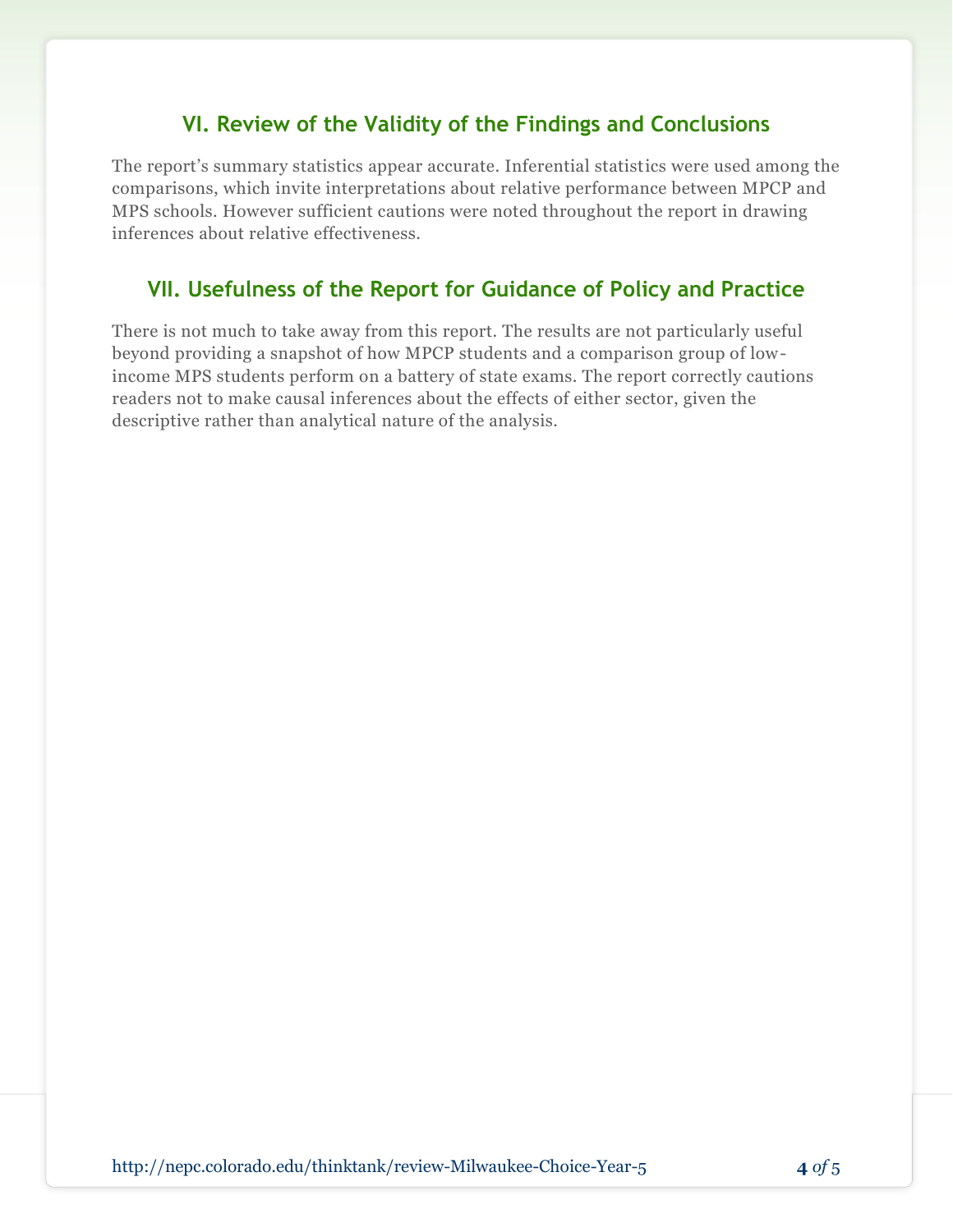#### **Notes and References**

1 The School Choice Demonstration Project (SCDP) is housed in the Department of Education Reform at the University of Arkansas (http://www.uark.edu/ua/der/SCDP/Research.html).

2 Jacob, A. M., & Wolf, P. J. (2012). *Milwaukee Longitudinal School Choice Evaluation: Annual School Testing Summary Report 2010-11.* Fayetteville: University of Arkansas School Choice Demonstration Project. Retrieved February 27, 2012, from http://www.uaedreform.org/SCDP/Milwaukee\_Research.html.

3 "Very low performance" was defined as below a scale score of 400 in 4th grade math and reading and below a scale score of 450 in 8th and 10th grade math and reading (p. i).

4 Eligibility for the federal lunch program is a family income at or below 185% of the poverty line. In contrast, initial eligibility for the MPCP is at an income ceiling of 175% of the poverty line, and renewal into the MPCP is at 220%.